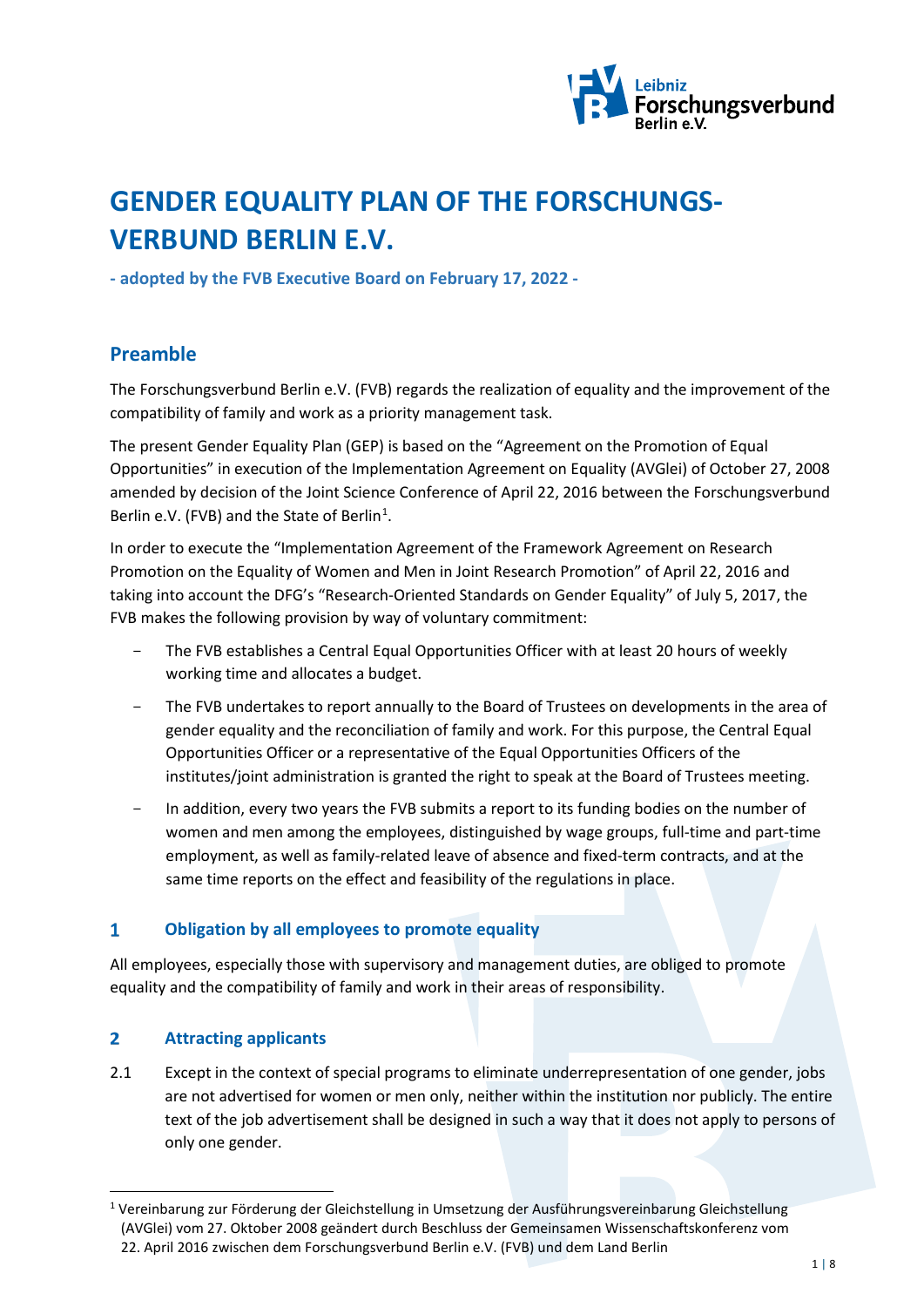

- 2.2 If there is underrepresentation see AVGlei in individual areas, a vacancy should be advertised in order to increase the number of applications from the underrepresented gender. The advertisement is to be made public if this goal cannot be achieved with an internal advertisement.
- 2.3 In case of underrepresentation of women, the job advertisement should include the following gender equality clause:

*"The institute/joint administration is committed to increase the proportion of women in this field, thus applications from women are particularly welcome."*

or

*"Applicants are treated equally regardless of gender. Qualified women are particularly encouraged to apply."*

2.4 The family friendliness of the institute/joint administration should be explicitly mentioned in the job advertisement. The job advertisement shall only be published after the participation of the respective Equal Opportunities Officers of the institutes or of the joint administration of the FVB.

#### $\overline{\mathbf{3}}$ **Interviews**

- 3.1 When filling vacancies in areas where one gender is underrepresented, at least as many women as men shall be invited to interviews or special selection procedures who have the qualifications and aptitudes specified in the job advertisement, provided there are sufficient applications from the underrepresented gender.
- 3.2 Selection committees will be composed of equal numbers of women and men. If this is not possible, the reasons must be filed in written form and the Equal Opportunities Officer must be informed.
- 3.3 All application documents received as well as the list of candidates to be invited to an interview must be communicated to the Equal Opportunities Officer of the respective institute or the joint administration early so that constructive suggestions can be made or reservations put forward. These are to be resolved with the institute management or the managing director in the joint administration before the candidates are invited. This procedure may be deviated from in individual cases with the consent of the Equal Opportunities Officer.
- 3.4 Early involvement means that the Equal Opportunities Officer takes part from the beginning of the decision-making process on the part of the institution and the respective decision or measure has not yet been taken or initiated and can therefore still be changed.

#### **Selection decisions** 4

4.1 In the allocation of apprentice positions, recruitment, employment and professional advancement, the person of the underrepresented gender shall be given preferential consideration if qualifications and suitability are equal, unless reasons inherent in the person of a competitor outweigh these or an election or the involvement of an election committee is prescribed for the appointment.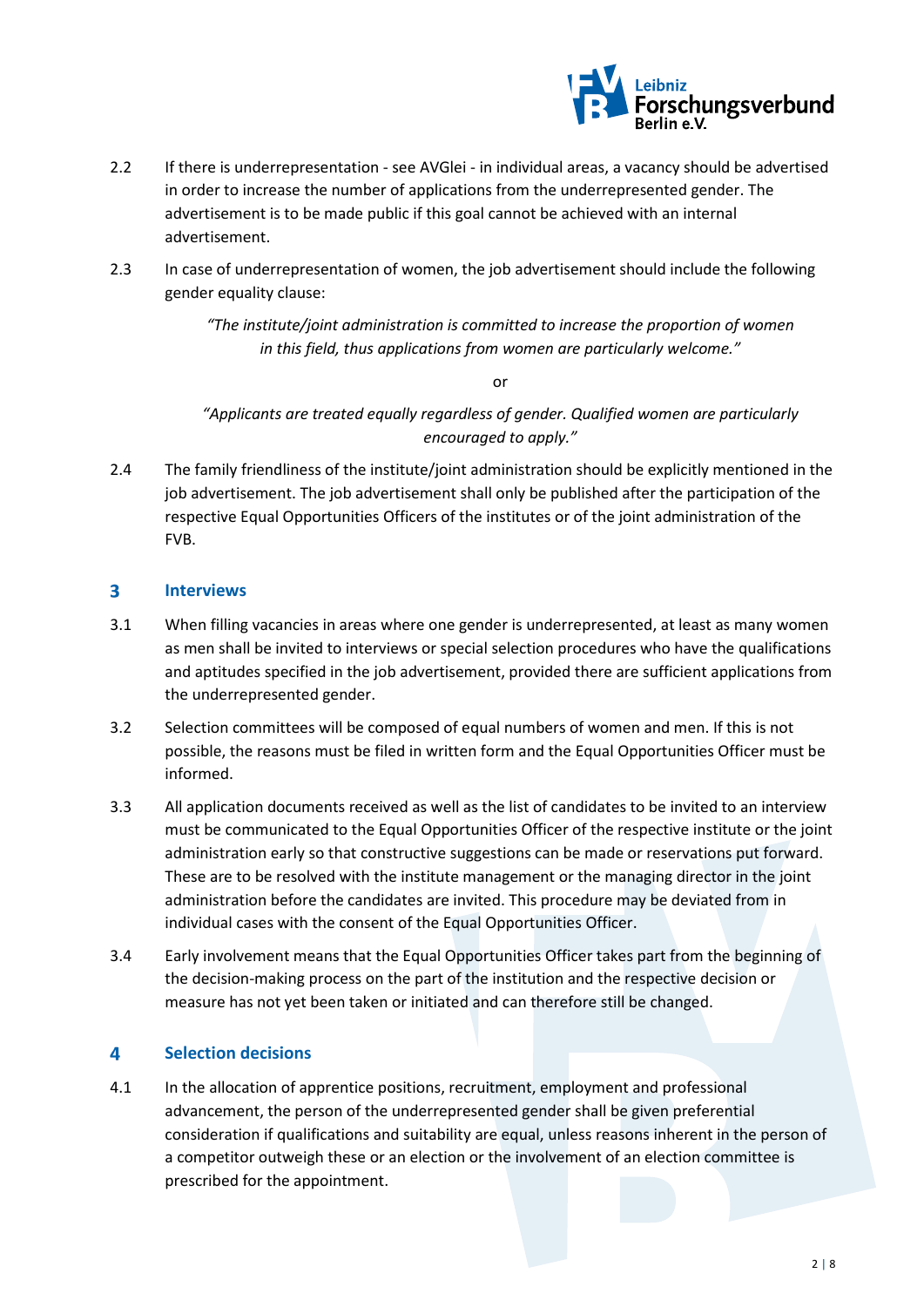

- 4.2 In the case of joint appointment procedures with a university, the participation of the Equal Opportunities Officer of the participating institute as a guest in the appointment committee should be suggested. If the Equal Opportunities Officer or her deputy of the participating institute are unable to attend, they can name the Central Equal Opportunities Officer as their representative. The Equal Opportunities Officer of the university and the one of the participating institute will coordinate their participation, provided that the Chairperson of the respective committee has agreed to the participation.
- 4.3 If the Equal Opportunities Officer of the respective institute was not involved in the selection process at her own request, the result of the selection process shall be communicated to her upon request.

#### $\overline{\mathbf{5}}$ **Qualification and prohibition of discrimination**

- 5.1 The assessment of qualifications shall be based exclusively on the requirements of the position to be filled, in particular by the training requirements and professional experience. Age, seniority as well as the date of the last upgrading or promotion are only taken into account if they are of significance for the suitability of the applicants or insofar as this is stipulated by law or collective bargaining agreements.
- 5.2 The comparative assessment does not take into account:
- 5.2.1 interruptions in employment, fewer active years of service or employment, reductions in working hours or delays in completing individual training courses due to family responsibilities;
- 5.2.2 the income situation of the spouse, partner, or companion;
- 5.2.3 time constraints due to the care of children or relatives in need of care and the intention to make use of the possibility of reducing working hours.

#### 6 **Advanced training**

- 6.1 Appropriate measures shall be taken to support employees with family responsibilities in taking part in further training. Women and men are taken into account at least in proportion to their share in the respective target group of the training.
- 6.2 Arrangements to ensure the participation of part-time employees and employees with family obligations or the provision of childcare shall be made within the framework of the plan of measures in No. 7.
- 6.3 The Central and the respective Equal Opportunities Officers of the institutes and of the joint administration of the FVB and their deputies are supported in the performance of their tasks by further training in the specialist areas they are concerned with.
- 6.4 The Central Equal Opportunities Officer organizes awareness-raising and training actions on gender equality and unconscious gender biases for all employees of FVB.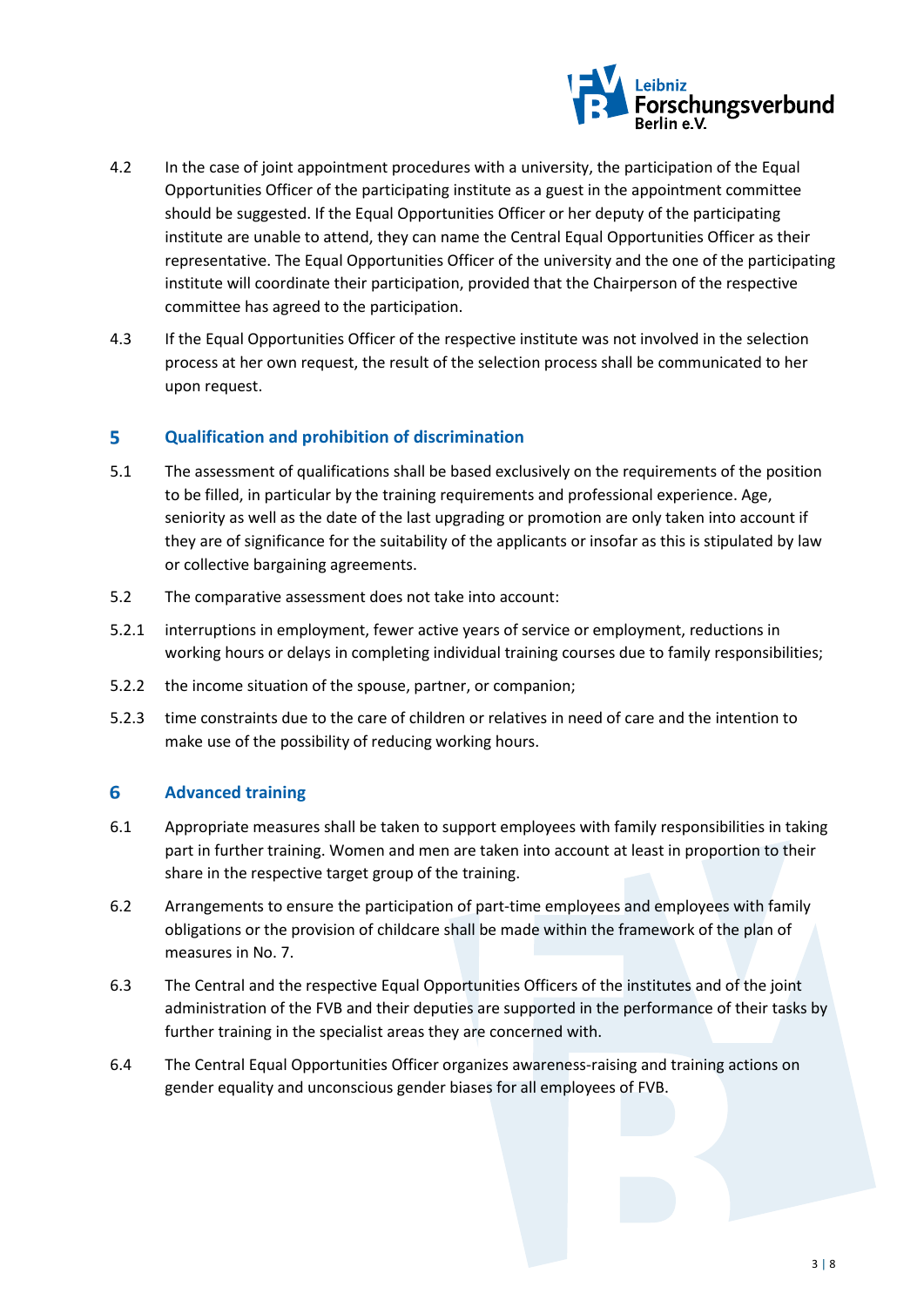

#### $\overline{7}$ **Measures to promote gender equality in human resources development**

- 7.1 The FVB considers the promotion of equal opportunities as an essential instrument of its human resources management. Its implementation is a special obligation of staff members with superior and management duties.
- 7.2 The situation of female employees in comparison to the situation of male employees is therefore described and evaluated annually as a part of the updating of personnel statistics.
- 7.3 In order to achieve equal opportunities in individual areas, concrete targets and measures are developed in the institutes and in the joint administration of the FVB with the early involvement of the respective Equal Opportunities Officers. The Central Equal Opportunities Officer can play a supporting role here.
- 7.4 The individual institutes develop and implement Gender Equality Plans that contain concrete target agreements, take account of the cascade model and are suitable for monitoring equality within the framework of the Pact for Research and Innovation.
- 7.5 The measures and reports on gender equality-promoting personnel development are published in the institutes and, comprehensively, in the FVB. The FVB Executive Board shall evaluate and update the measures together with the Central Equal Opportunities Officer of the FVB. The Central Equal Opportunities Officer or a representative of the Equal Opportunities Officers of the FVB and the personnel administration shall report to the FVB Executive Board annually on the extent to which the objectives have been achieved or on the reasons for failure. The reports and updates shall be published in the FVB. The FVB Executive Board reports to the Board of Trustees at least every two years.

#### 8 **Family-friendly working hours and general conditions**

Employees are offered working hours and other framework conditions that make it easier to reconcile family and working life, provided that there are no significant operational concerns to the contrary. This applies in particular to positions with supervisory and management duties.

### $\overline{9}$ **Prohibition of discrimination in part-time employment, teleworking and family-related leave of absence**

- 9.1 The prohibition of discrimination against part-time employees according to the Act on Part-Time and Fixed-Term Contracts<sup>[2](#page-3-0)</sup> also applies accordingly to employees in teleworking positions and to those on leave with family obligations; this does not imply regular equal treatment of periods of leave, part-time and full-time employment.
- 9.2 A delay in the professional career resulting from family-related leave must be taken into account appropriately in the event of upgrading. Part-time employment shall not have a negative effect on the assessment.

<span id="page-3-0"></span><sup>&</sup>lt;sup>2</sup> Gesetz über Teilzeitarbeit und befristete Arbeitsverträge (Teilzeit- und Befristungsgesetz)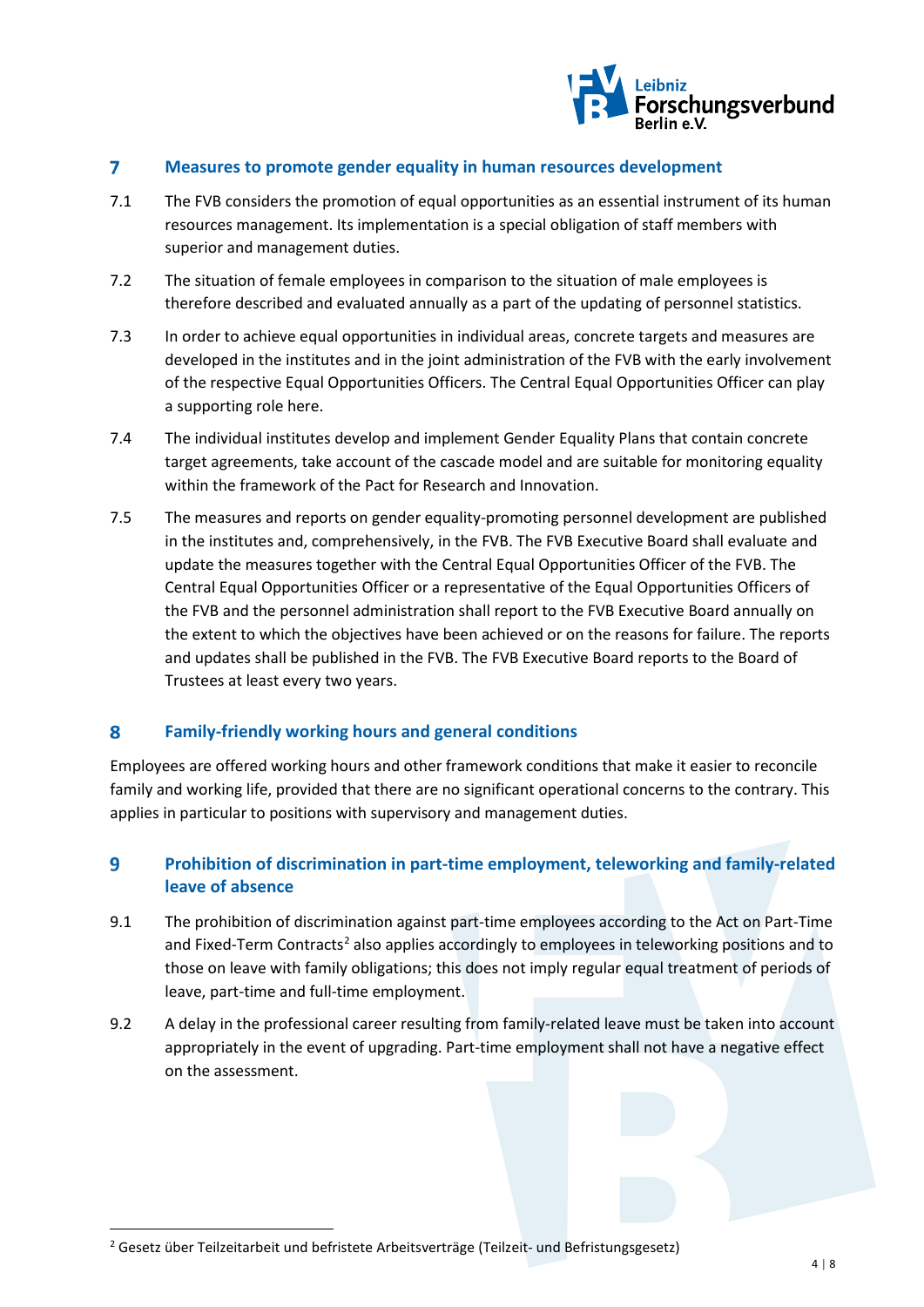

#### $10<sup>°</sup>$ **Central Equal Opportunities Officer**

- 10.1 The FVB Executive Board has established a Central Equal Opportunities Officer. The Central Equal Opportunities Officer must be given at least 20 hours of weekly working time for equal opportunities work. It shall be guaranteed that a part of this work can also be conducted at home.
- 10.2 The procedure for the election of the Central Equal Opportunities Officer (and her deputy) is regulated by appropriate election regulations and published in the FVB. The Equal Opportunities Officers of the institutes/joint administration shall be involved in the selection process.
- 10.3 The Central Equal Opportunities Officer is appointed for 4 years by the Spokesperson of the Executive Board. Reappointment is possible.
- 10.4 The Central Equal Opportunities Officer receives an annual budget of €10,000 for
- 10.4.1 travel measures,
- 10.4.2 training activities,
- 10.4.3 measures implemented in the framework of the promotion of gender equality aspects (female doctoral students' seminar, alumni meetings).

Measures that go beyond this and require an additional budget are agreed upon annually with the FVB Executive Board.

- 10.5 The Central Equal Opportunities Officer shall be provided with the possibility to conduct confidential discussions and with a secure, lockable storage area.
- 10.6 The Central Equal Opportunities Officer can be invited to participate in all decision-making processes on organizational and social matters in accordance with No. 13.3 by the respective Equal Opportunities Officer of an institute or of the joint administration.
- 10.7 In case of conflict, the Central Equal Opportunities Officer may act as a substitute for the respective Equal Opportunities Officer of an institute or of the joint administration.
- 10.8 The Central Equal Opportunities Officer advises the Equal Opportunities Officers of the institutes and the joint administration on strategic questions of equality.

#### 11 **Equal Opportunities Officers of the institutes and of the joint administration**

- 11.1 An Equal Opportunities Officer shall be appointed at each of the institutes and at the joint administration in accordance with the current election regulations. For each Equal Opportunities Officer in the institutes/joint administration, at least one deputy is to be determined by secret ballot by the female employees of the institutes/joint administration. The Equal Opportunities Officers and their deputies are to be appointed by the respective institute management or the managing director.
- 11.2 The Equal Opportunities Officers of the institutes and of the joint administration and their deputies are elected for a period of two years. There is the possibility of re-election.
- 11.3 The procedure for the election of the Equal Opportunities Officers (and their deputies) is regulated by appropriate election regulations and published in the FVB.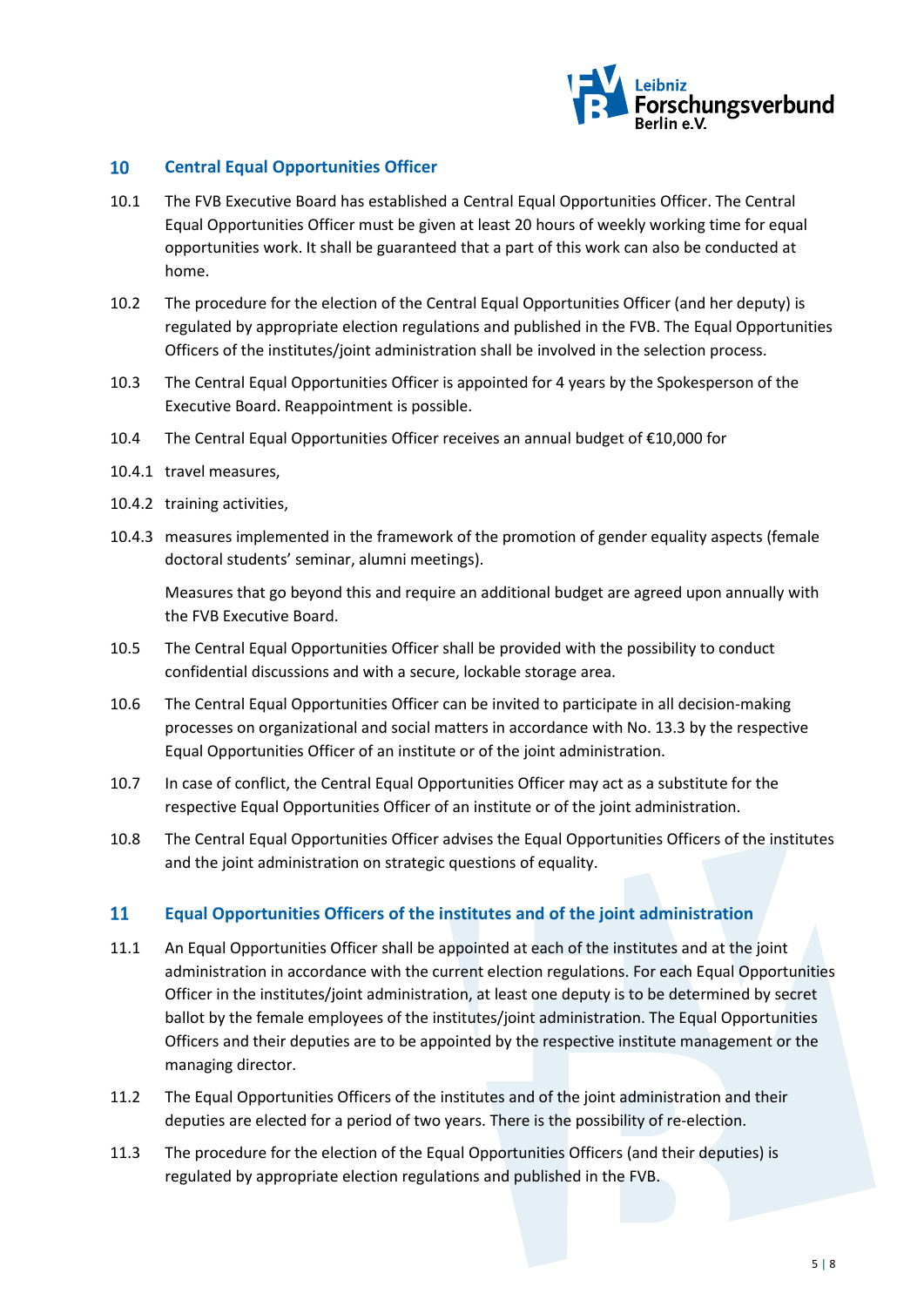

- 11.4 If no candidate is found or if no candidate is elected after the election, the Equal Opportunities Officer shall be appointed ex officio from among the female employees. This requires the consent of the employee to be appointed.
- 11.5 If the Equal Opportunities Officer retires prematurely or is not only temporarily prevented from completing her tasks, a new Equal Opportunities Officer shall be appointed for the remaining term of office. The same applies to the deputies of the Equal Opportunities Officers.
- 11.6 The Equal Opportunities Officers and their deputies are appointed for the full term of office, provided that both positions are to be newly filled.
- 11.7 The Equal Opportunities Officers and their deputies may not belong to any Works Council and may only deal with personnel matters in their capacity as Equal Opportunities Officers. They are the contact persons for the employees.

#### $12<sup>2</sup>$ **Legal status of Equal Opportunities Officers**

- 12.1 The Central Equal Opportunities Officer and the Equal Opportunities Officers of the institutes and of the joint administration and their deputies are not bound by instructions in the performance of their duties and shall perform their duties without any reduction in their previous remuneration or their previous salary.
- 12.2 The Central Equal Opportunities Officer and the Equal Opportunities Officers of the institutes and the joint administration may not be impeded in the performance of their duties and may not be disadvantaged or favored in their professional development because of their activities. Like the members of the Works Council, they are protected against dismissal, transfer and secondment.
- 12.3 The Equal Opportunities Officers of the institutes and of the joint administration and their deputies shall be relieved of other official duties to the extent that is necessary for the proper performance of their tasks in accordance with the nature and size of the institution. They shall be provided with the necessary personnel, premises and equipment.
- 12.4 The deputies have the same rights and duties as the Equal Opportunities Officers only in the event of substitution. In agreement with the deputies, the Equal Opportunities Officers may delegate tasks to them for independent performance. In this respect, the deputies are relieved of other duties accordingly in place of the Equal Opportunities Officers.
- 12.5 The FVB or the institutes must provide the Equal Opportunities Officer with a description of her tasks as proof of her activities upon her request.

#### $13<sup>7</sup>$ **Tasks of the Equal Opportunities Officers**

- 13.1 In the case of personnel, organizational and social measures which are to be decided by the Board of Trustees of the FVB or which require its approval, the FVB Executive Board shall submit the opinion of the Central Equal Opportunities Officer to the Board of Trustees together with its proposal for a decision. The Central Equal Opportunities Officer or a representative of the Equal Opportunities Officers of the institutes and of the joint administration must be heard orally by the Board of Trustees upon their request.
- 13.2 The Central Equal Opportunities Officer and the Equal Opportunities Officers of the institutes and of the joint administration have the task of promoting and monitoring equal opportunities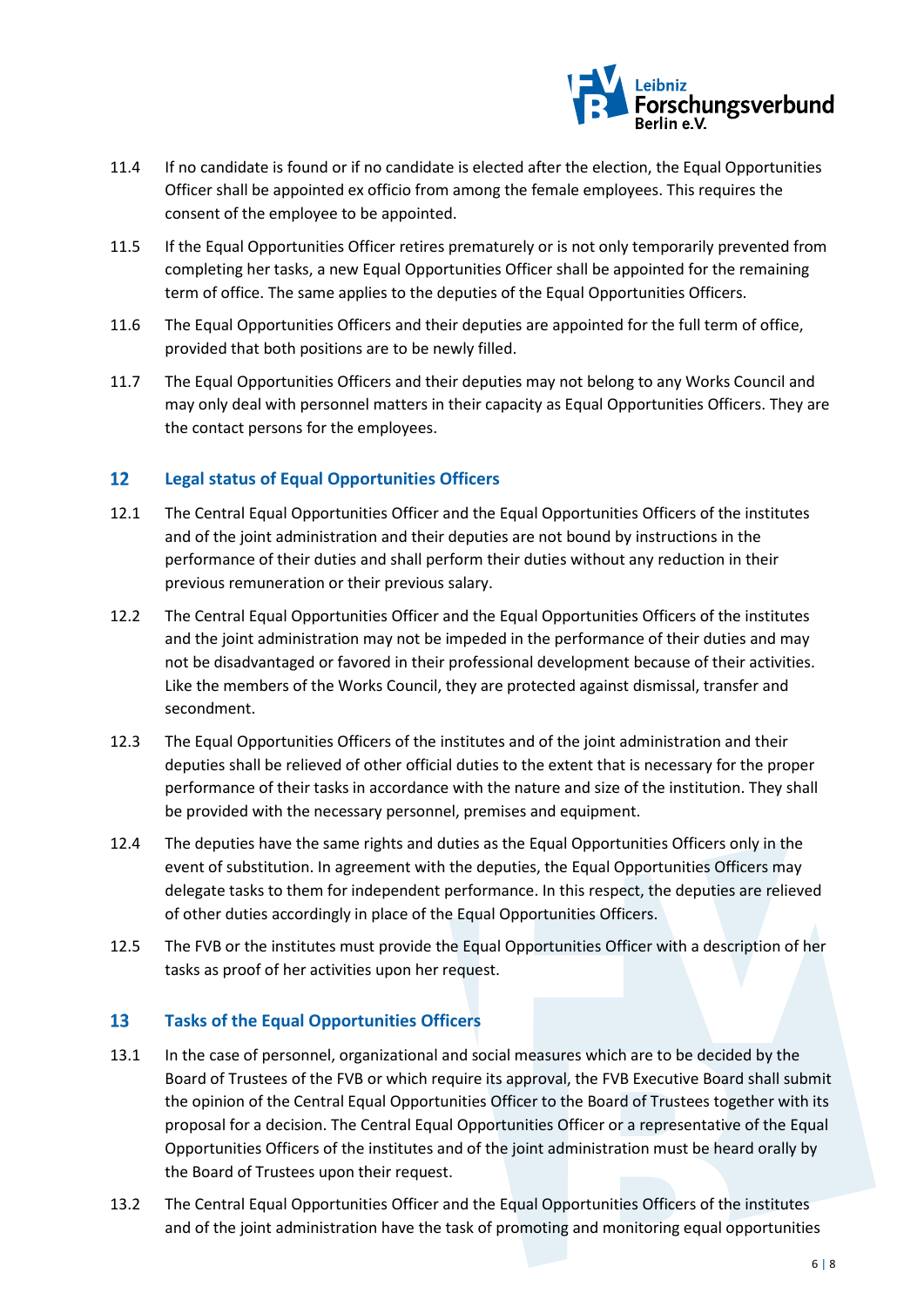

between women and men and the elimination of existing and prevention of future discrimination on grounds of gender in the FVB.

- 13.3 They shall participate in all personnel, organizational and social measures relating to equality, reconciliation of family and work life and protection against sexual harassment at the workplace. In this sense, they also have an advisory and support function for individual employees.
- 13.4 The Central Equal Opportunities Officer serves to relieve the workload of the Equal Opportunities Officers in the institutes and the joint administration, in particular, by taking up general legal, fiscal and other questions or problems of the Equal Opportunities Officers of the institutes and the joint administration, by conducting research and by being the contact person in case of conflicts. She regularly calls the meetings of all Equal Opportunities Officers.
- 13.5 The FVB may provide advice on how to involve and engage the Equal Opportunities Officers in the above measures and may lay down the procedures within the framework of necessary common internal regulations. These procedures are to be discussed and agreed upon with the Central Equal Opportunities Officer and with the respective Equal Opportunities Officers of the institutes and of the joint administration. The right to participate in meetings and consultations of bodies of the FVB will also be settled.
- 13.6 The Equal Opportunities Officers of the institutes and of the joint administration may, after notifying the respective management, convene at least one meeting per year and have the right to participate in general staff meetings with the right to speak.

#### 14 **Information and involvement of the Equal Opportunities Officers**

- 14.1 In order to carry out her tasks, the Central Equal Opportunities Officer shall be informed immediately and comprehensively about equal opportunities-relevant matters of the FVB. The Central Equal Opportunities Officer shall then inform the Equal Opportunities Officers of the institutes and of the joint administration.
- 14.2 The Central Equal Opportunities Officer or a representative of the Equal Opportunities Officers of the institutes and of the joint administration has the right and the duty to speak directly to the FVB Executive Board and is supported by the FVB Executive Board in carrying out her tasks.
- 14.3 In all matters subject to their involvement, the Central Equal Opportunities Officer and the Equal Opportunities Officers of the institutes and of the joint administration have a right of initiative.
- 14.4 All Equal Opportunities Officers at the respective institutes and at the joint administration shall be given the opportunity to participate in all decision-making processes on organizational and social matters as defined in No. 13.3. Within the scope of their duties, they shall have the right to inspect the parts of personnel files relevant to the decision in question.
- 14.5 The Central Equal Opportunities Officer shall be invited to the institutes' meetings.
- 14.6 The participation of the Equal Opportunities Officers of the institutes and of the joint administration shall be based on a written vote, which shall be kept on file. If the FVB does not follow the vote of the Equal Opportunities Officer, the reasons must be provided in writing upon request.